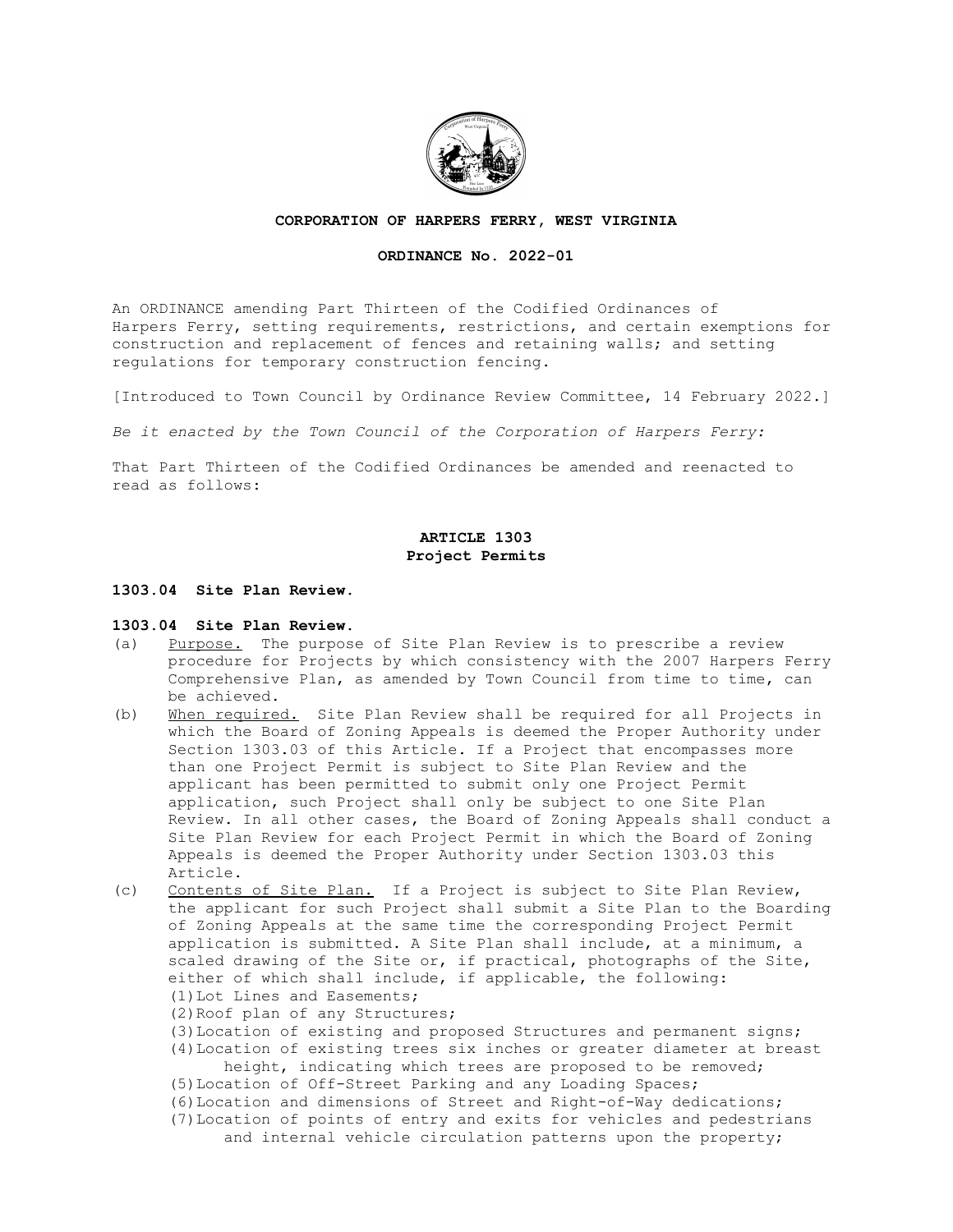- (8)Location of any Fences and Retaining Walls, including an indication of their height and material of construction;
- (9)Location of exterior lighting devices;
- (10) Locations of all paved and Impervious Surfaces and Landscaped Areas; and
- (11) Location(s) of temporary construction fence(s).
- (d) Additional requirements. Depending on the size and scope of the Project, the Board of Zoning Appeals may also require any or all of the following:
	- (1)A grading plan, prepared by a registered Engineer licensed to practice in the State of West Virginia, for grading intended to support a Structure grading that will divert a Drainage course, showing:
		- A. Existing and proposed contours on the Site in increments of two feet;
		- B. Proposed storm water Drainage and Erosion control measures; and
		- C. All trees greater than six inches in diameter at 4.5 feet above average ground level at the base of the Tree.
	- (2)A Historic Resources Plan.
	- (3)A construction plan for any Project where the total value exceeds \$100,000.
	- (4)A preliminary Landscaping Plan showing the main features of intended Landscaping.
	- (5)A scale model of the Project or computer-generated 3D views of the Project from designated viewpoints may be required of larger Projects, as determined by the Board of Zoning Appeals.
	- (6)A Performance Bond when there is substantial apparent risk to publicly owned infrastructure.
	- (7)A lighting plan when substantial outdoor luminaires exist or are to be added. A lighting plan shall include the following elements:
		- A. A key legend to the proposed lighting that provides the following information:
			- 1. Type and number of luminaire equipment (fixtures), including the "cut off characteristics", indicating manufacturer and model number(s).
			- 2. Lamp source type (bulb type, i.e. high-pressure sodium), lumen output, and wattage.
			- 3. Mounting height with distance noted to the nearest property line for each luminaire.
			- 4. Types of timing devices used to control the hours set for illumination, as well as the proposed hours when each fixture will be operated.
			- 5. Total lumens for each fixture, and total square footage of areas to be illuminated.
			- 6. Lighting manufacturer-supplied specifications ("cut sheets") that include photographs of the fixtures, indicating the certified "cut off characteristics" of the fixture.
		- B. Foot-candle distribution, plotting the light levels in foot-candles on the ground, at the designated mounting heights for the proposed fixtures. Maximum luminance levels should be expressed in foot-candle measurements on a grid of the Site showing foot-candle readings in every five or ten-foot square. The grid shall include light contributions from all sources (i.e. pole mounted, wall mounted, Sign, and Street lights.) and shall show foot-candle renderings five feet beyond the property lines.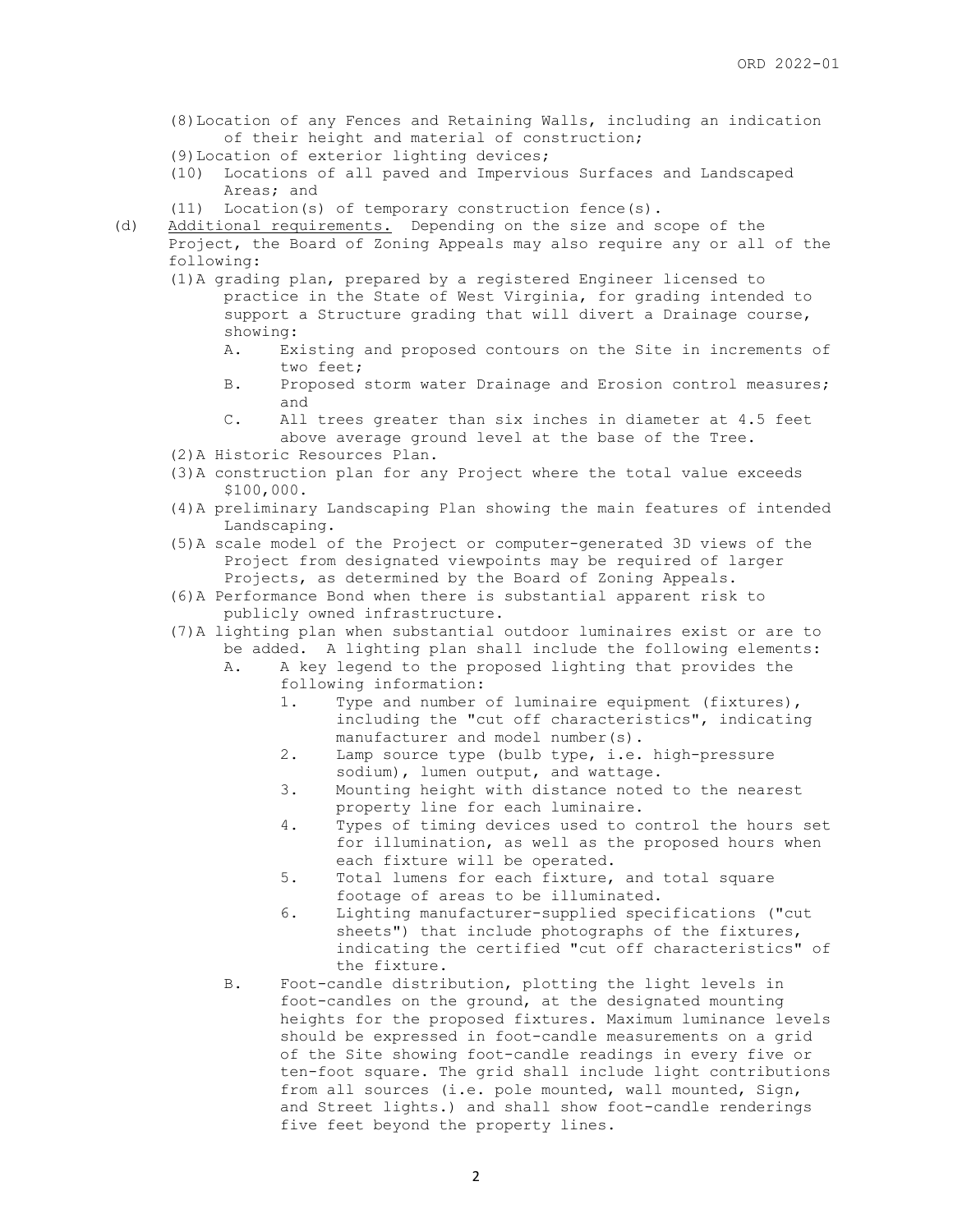- C. If requested by the Board of Zoning Appeals, an environmental impact statement regarding the impact of the exterior lighting proposed on flora, fauna, and the night sky.
- (8)Other information which is pertinent and which may, by general policy, be required by all applicants.
- (e) Site Plan Review procedure. Notwithstanding any provision of this Zoning Ordinance to the contrary and if practical and reasonable under the circumstances, Site Plan Review shall be conducted concurrently with the review of any Project Permit application.
- (f) Findings required. Before granting approval of a Site Plan, the Board of Zoning Appeals shall find that the proposed Site Plan:
	- (1)Meets the intent and specific standards and criteria prescribed in this Zoning Ordinance; and
	- (2)Is consistent with the Comprehensive Plan.

# **ARTICLE 1304 Site Development Standards**

- **1304.02 Setbacks, Footprint, coverage, Structure orientation and height limit.**
- **1304.02 Setbacks, Footprint, coverage, Structure orientation and height limit.**
- (a) Fences and retaining walls. Fences and retaining walls are not subject to setback requirements in Section 1304.02(b), but must be placed or erected upon a Lot as follows:
	- (1)The property owner / contractor is responsible for locating the property survey pins and marking the property line alongside the proposed fence location; this may be done with a string line tied to stakes set adjacent to the located survey pins. The survey pins must remain exposed until the posthole inspection has been completed.
	- (2)All fences and retaining walls must be constructed according to the standards and guidelines described in *Appendix A: Historic District Standards and Guidelines* of this Part.
	- (3)Fences and retaining walls bordering Town rights-of-way may be installed up to, but not over, the property line. Fences and retaining walls bordering other private property may be installed up to, but not closer than, two inches from the property line.
- (b) Setbacks for Buildings, Structures, and Other Improvements. Structures and other improvements shall be placed or erected upon a lot as follows:
	- (1)The Front Setback from an abutting street, as measured from the property line abutting the street, shall be:
		- A. Consistent with the setbacks of a majority of other Structures on the block and across the street;
		- B. On a transitional property between distinctive areas of Setback, such as between Structures that are historic structures and those which are not, the Setback should defer to that of the Historic Structures; and
		- C. In all other cases, the minimum Front Setback shall be 15 feet.
	- (2) Rear Setback, as measured from the property line, shall be:
		- A. Consistent with the setbacks of a majority of other
			- Structures on the block and across the street;
		- B. On a transitional property between distinctive areas of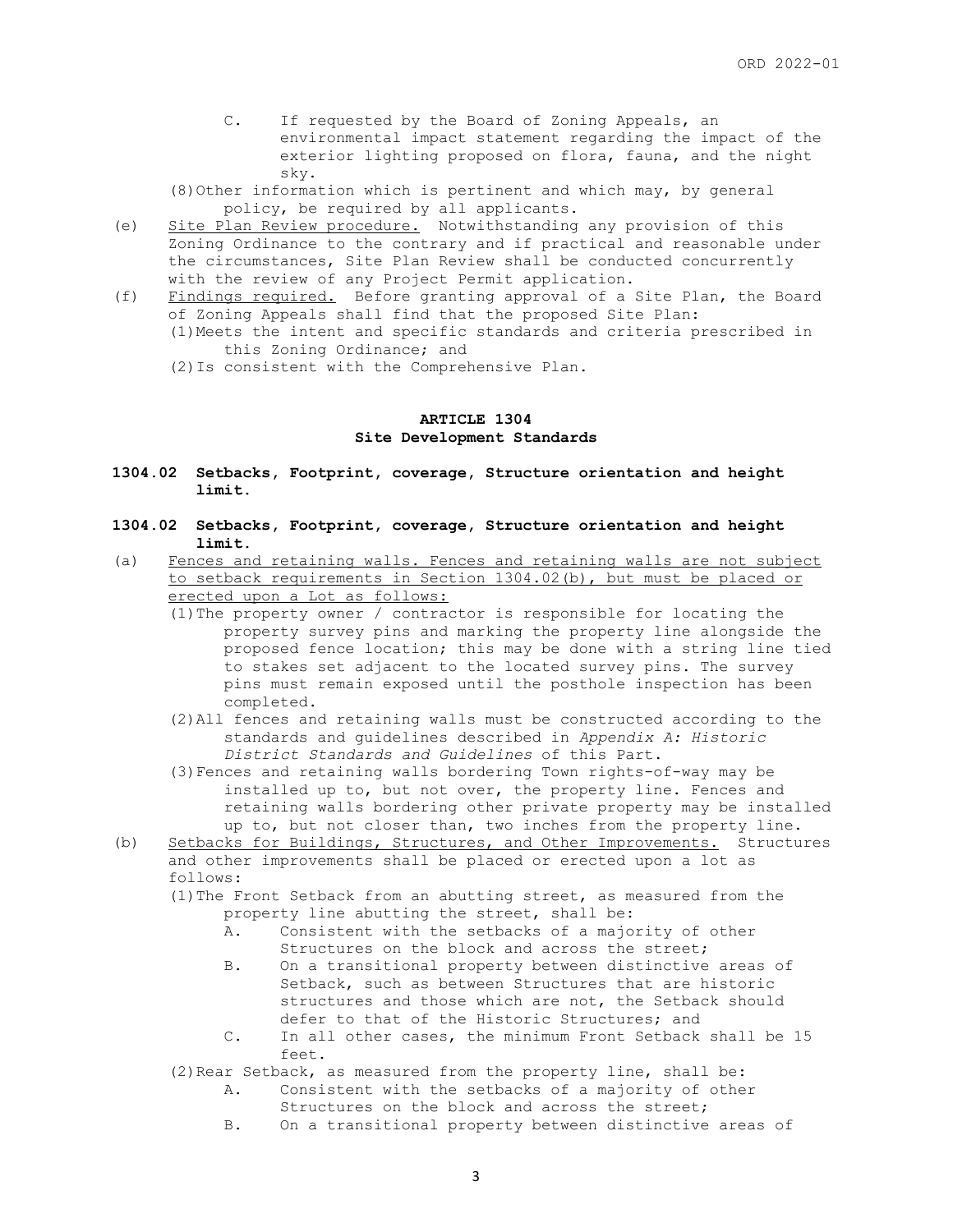Setback, such as between Structures that are Historic Structures and those which are not, Rear Setback should defer to that of the Historic Structures; and

- C. In all other cases, the minimum Rear Setback shall be 15 feet.
- (3) Side Setback as measured from the property line, shall be:
	- A. Consistent with the setbacks of a majority of other Structures on the block and across the street;
		- B. On a transitional property between distinctive areas of Setback, such as between Structures that are historic structures and those Structures which are not, Side Setback should defer to that of the historic structure; and
		- C. In all other cases, the Side Setback shall be a minimum of 10 feet.
- (c) Applicability of Standards for Setbacks. The term Setback and the variations thereof (Side Setback, Rear Setback, etc.), as defined by this Zoning Ordinance, are generally used in the context of and apply to Lot Lines. However, as recognized in Section 1303.05(b) of Article 1303, certain Projects may encompass more than one Lot. Therefore, notwithstanding any provision of this Zoning Ordinance to the contrary and if practical and reasonable under the circumstances, the Proper Authority may apply the standards for Setbacks, as set forth in Section 1304.02(a) of this Article, to the Site, or a portion of the Site, of a Project that encompasses more than one Lot.
- (d) Structure Footprint and coverage.
	- (1)Provided that the total Coverage of all Structures is within the Buildable Area and does not exceed 50% of the size of such Lot or is determined to be consistent with coverage of a majority of Historic Structures on the block and across the street, the maximum Structure Footprint for a Single Family Dwelling, shall be as follows:
		- A. A main Dwelling Unit may not have a Structure Footprint exceeding 1,600 square feet plus up to 500 square feet for a single Story attached Private Garage.
		- B. The total Structure Footprint of all Accessory Structures may not exceed 250 square feet unless these include a detached single Story Private Garage where in such cases a total of 550 square feet is allowed.
		- C. The total coverage of all parking and Driveway areas on the Lot may not exceed 1,000 square feet.
	- (2)Greater coverage within the Buildable Area may be permitted for a Single Family Dwelling if the Lot is determined to be consistent with coverage of a majority of structures on the block and across the street so long as the total coverage does not exceed 60% of the Lot coverage within the Buildable Area and the following criteria are satisfied:
		- A. A main Dwelling Unit does not have a Structure Footprint exceeding 2,300 square feet, which is in addition to the permitted 500 square feet for a single Story attached Private Garage.
		- B. The total Structure Footprint of all Accessory Structures does not exceed 350 square feet unless these include a detached single Story Private Garage where in such case a total of 750 square feet is allowed.
		- C. The total coverage of all parking and Driveway areas on the Lot does not exceed 1,400 square feet.
- (e) Height limit. Except as otherwise specified in this Zoning Ordinance, the maximum Structure Height shall be 35 feet or within 10 percent of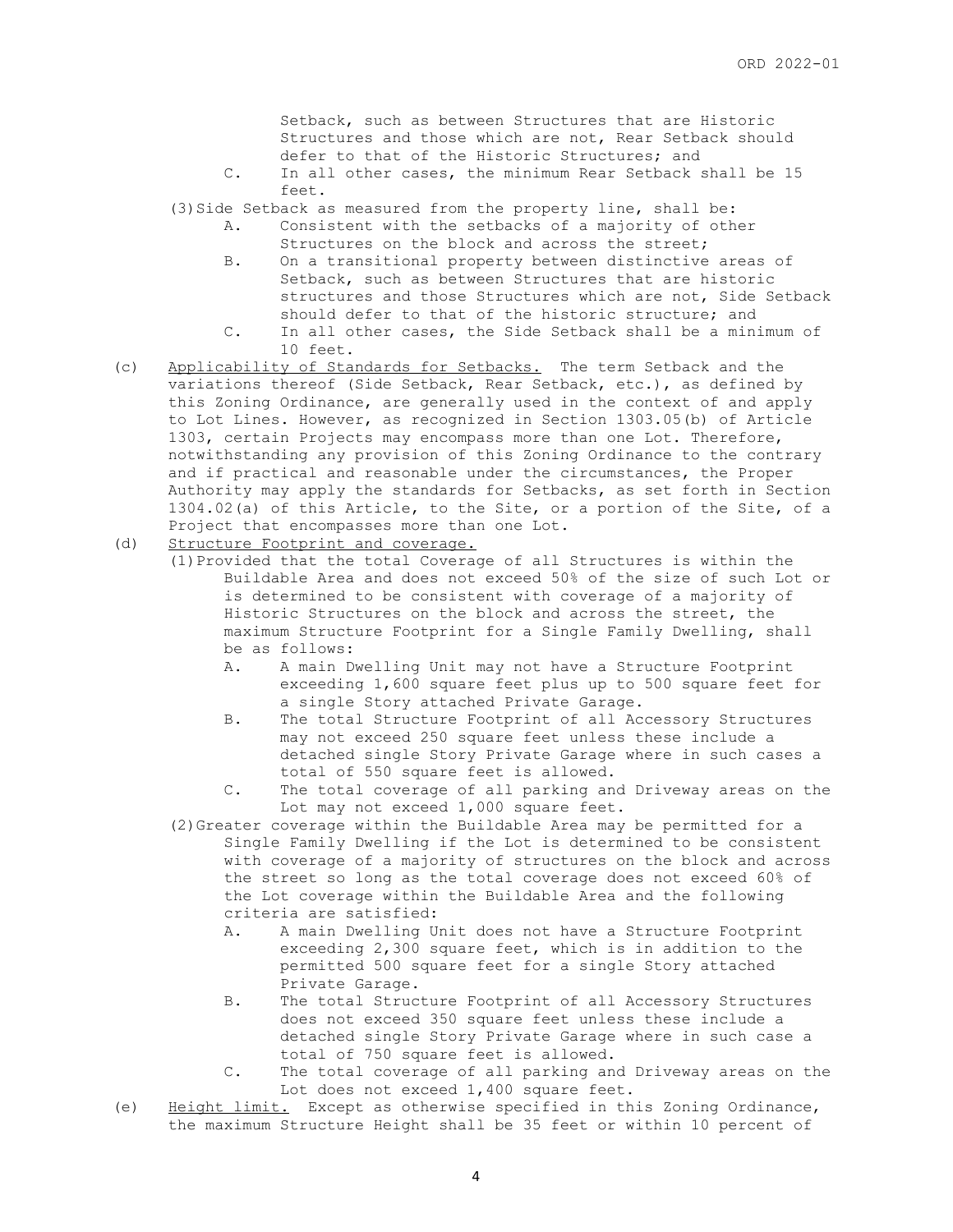the average Structure Height of Abutting Structures that are clearly visible from the street or public way directly in front of the Structure in question.

#### **APPENDIX A**

## **FENCES and WALLS**

### *See also Retaining Walls.*

Fences and free-standing walls of stone, iron, brick, and wood contribute to the  $19^{th}$ - and early  $20^{th}$ -century streetscape of Harpers Ferry.

*Standards for all properties in the Historic District*

- 1. The design of new fences and walls must complement materials and designs that are historically appropriate to the structure or are found in the neighborhood. Historically appropriate materials include wood, brick, iron, stone, concrete, and plantings. Chain link fences, concrete block fences, plastic, or fiberglass fences are not appropriate.
- 2. The height of a fence in the front yard may not exceed 4 feet. Other fences or walls in the property may not exceed 6 feet.
- 3. Painted or stained fences of wood pickets, balusters, or spindles are appropriate for front yards. Solid board fences that obstruct visibility of the premises are not appropriate for use in front yards and must be avoided.
- 4. All fences must be installed with the finished side facing out, so that posts and lateral supports are not on the side of the fence or wall that faces an adjacent property or public right-of-way, unless such supporting members are exposed on both sides due to the specific design of the fence.
- *5.* Exceptions may be applicable to temporary construction fences. *(See Appendix B.)*

### **APPENDIX B**

## **STANDARDS FOR THE MAINTENANCE OF THE PROJECT SITE**

The property owner will ensure that:

- (a) the Project site is kept clean and free of trash;
- (b) the Project site is regularly treated to control dust;
- (c) lavatory facilities are clean and regularly maintained to keep odor away from residences and businesses in the Town;
- (d) open excavation trenches and exposed construction are secured to protect the general public on the streets and rights of way;
- (e) there is proper pedestrian signage around the Project site and clearly defined access to neighboring businesses and residences.

It is the property owner's responsibility to ensure that work, including staging of materials and equipment, is confined to the limits of land or area disturbance indicated on the site logistics plan and on the approved Permit Application.

Where safety issues indicate, the Ordinance Compliance Officer or the Board of Zoning Appeals may require that the property owner enclose the outer limits of the construction area with a quality construction fence. In those